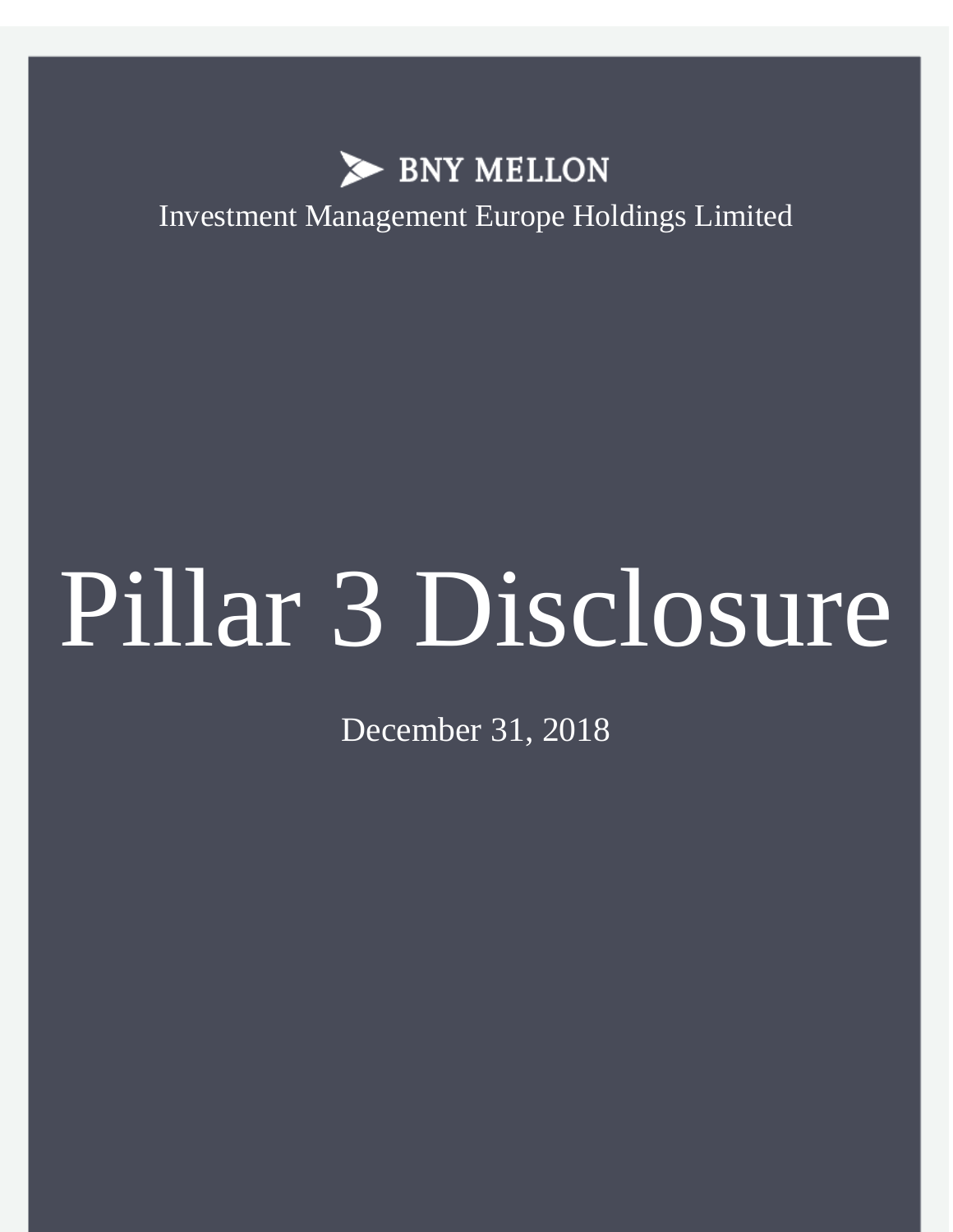# **Contents**

| 1                                                                           |  |
|-----------------------------------------------------------------------------|--|
| 1.1.                                                                        |  |
| 2                                                                           |  |
| 2.1                                                                         |  |
| 3                                                                           |  |
| 3.1<br>3.2<br>3.3<br>3.4<br>3.5<br>3.6<br>3.7<br>3.8<br>3.9                 |  |
| 4                                                                           |  |
| 4.1<br>4.2<br>4.3<br>4.4<br>4.4.1<br>4.4.2<br>4.5<br>4.6<br>4.7<br>4.8<br>5 |  |
| 5.1<br>5.2<br>5.3                                                           |  |
| 6                                                                           |  |
| 6.1<br>6.2<br>6.3<br>6.4<br>6.5<br>6.6<br>6.7                               |  |
| 6.8                                                                         |  |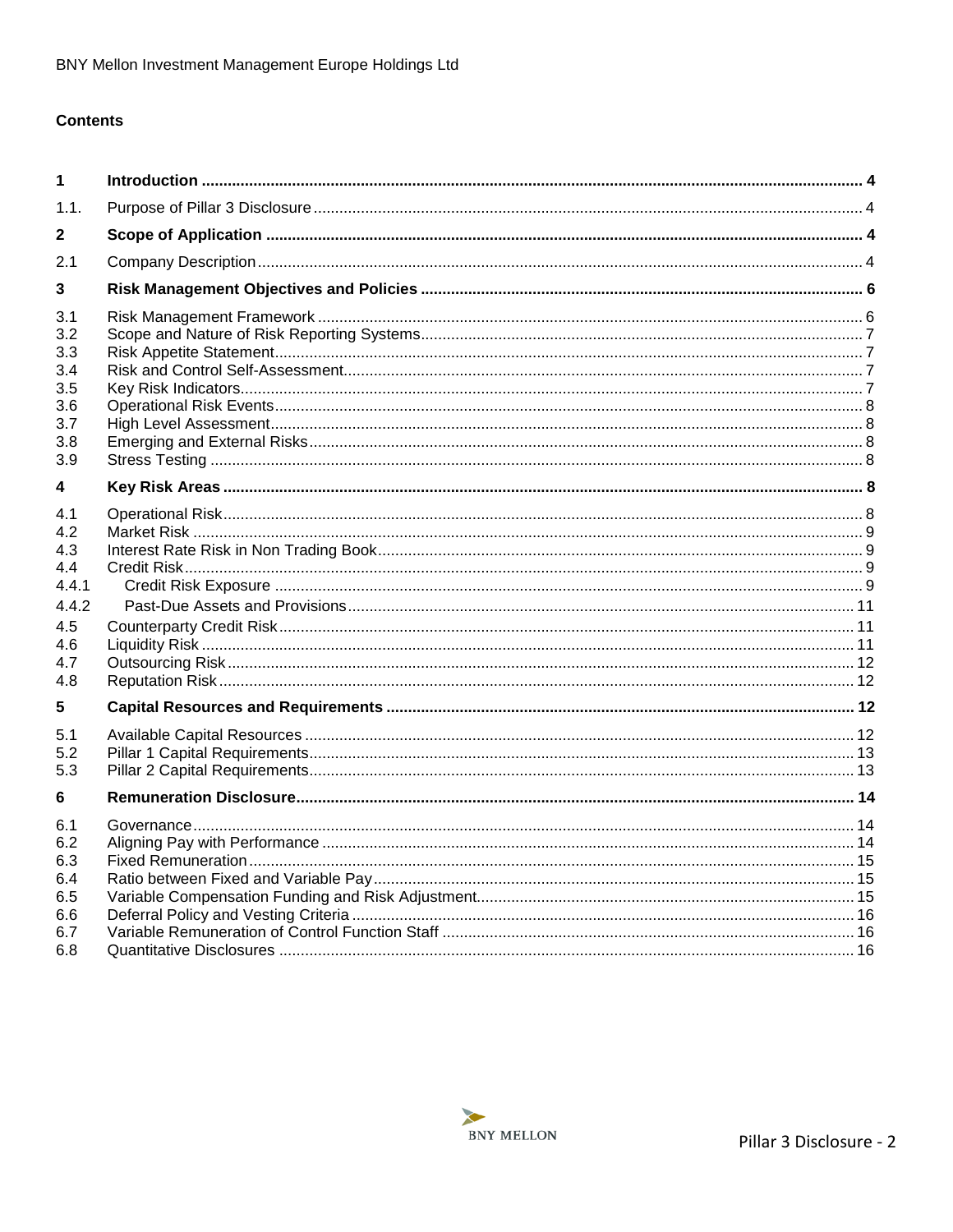# **Index of Tables**

| TABLE 7: AGGREGATE REMUNERATION EXPENDITURE FOR CODE STAFF IN 2018 BY BUSINESS16               |  |
|------------------------------------------------------------------------------------------------|--|
| TABLE 8: AGGREGATE REMUNERATION EXPENDITURE FOR CODE STAFF BY REMUNERATION TYPE17              |  |
| TABLE 9: TOTAL DEFERRED VARIABLE REMUNERATION FOR CODE STAFFOUTSTANDING FROM PREVIOUS YEARS 17 |  |
|                                                                                                |  |
|                                                                                                |  |



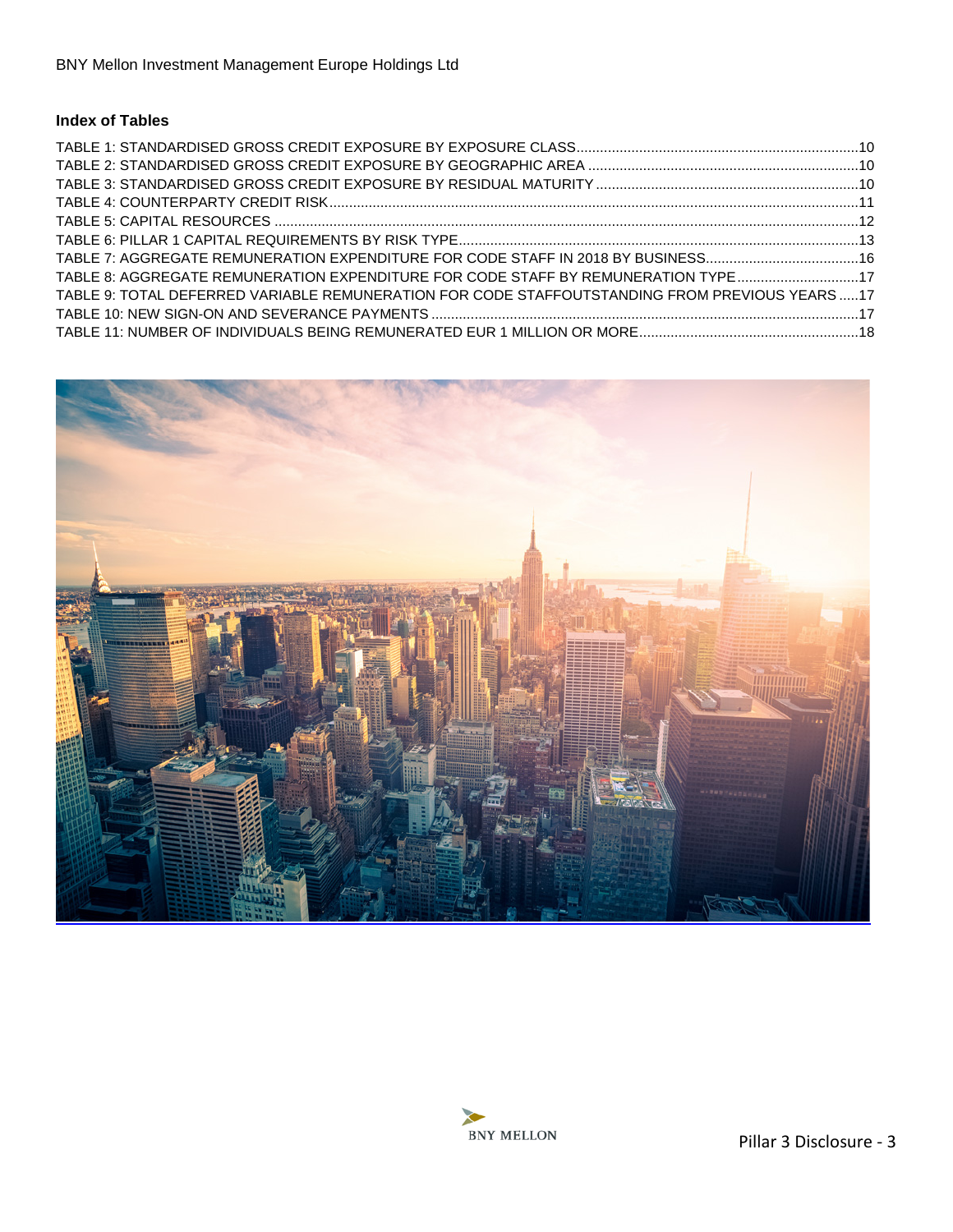# <span id="page-3-0"></span>**1 Introduction**

The Bank of New York Mellon (BNY Mellon) is a global investments company dedicated to helping its clients manage and service their financial assets throughout the investment lifecycle. Whether providing financial services for institutions, corporations or individual investors, BNY Mellon delivers informed investment management and investment services in 35 countries and more than 100 markets. As at December 31 2018, BNY Mellon had \$33.1 trillion in assets under custody and/or administration, and \$1.7 trillion in assets under management.

This Pillar 3 disclosure relates to BNY Mellon Investment Management Europe Holdings Limited ('IMEH') – a holding company for BNY Mellon EMEA-based investment management firms - and is published in accordance with the requirements of the Financial Conduct Authority ('FCA') Prudential Sourcebook for Banks, Building Societies and Investment Firms, BIPRU 11 (Pillar 3).Financial Conduct Authority ('FCA') Prudential Sourcebook for Banks, Building Societies and Investment Firms, BIPRU 11 (Pillar 3). Pillar 3 disclosures are made in respect of the consolidation group headed by IMEH.

This disclosure is made annually. The company will reassess the need to publish some or all of the disclosures more frequently than annually in light of any significant change to the relevant characteristics of its business including disclosure about capital resources and adequacy, and information about risk exposure and other items prone to rapid change.

This disclosure was approved for publication by the Board of Directors (hereafter the 'Board') on 12 July 2019 and published on The Bank of New York Mellon Corporation group website [\(www.bnymellon.com\)](http://www.bnymellon.com/investorrelations/filings/index.html), in the section Investor Relations, Financial Reports, Other Regulatory.

#### <span id="page-3-1"></span>**1.1. Purpose of Pillar 3 Disclosure**

The EU Capital Requirements Directive (CRD) is the genus of the FCA's prudential rules and establishes a risk sensitive approach to capital management, which is comprised of three pillars:

**Pillar 1 - Minimum capital requirement:** Establishes rules for the calculation of minimum capital for credit risk, counterparty credit risk, market risk and operational risk and capital resources requirements

**Pillar 2 - Supervisory review process:** An internal discipline to evaluate the adequacy of the regulatory capital requirement under Pillar 1 and other non-Pillar 1 risks. This pillar requires the FCA to undertake a supervisory review to assess the robustness of IMEH's internal assessment and its capital requirements.

**Pillar 3 - Market discipline:** complements the other pillars and effects market discipline through public disclosure. Expanded disclosure about capital and risk enables interested parties to gauge the capital adequacy of individual financial institutions.

Wherever possible and relevant, the Board will ensure consistency between Pillar 3 disclosures, Pillar 1 reporting and Pillar 2 ICAAP content e.g., disclosure about risk management practices and capital resources at year-end.

# <span id="page-3-2"></span>**2 Scope of Application**

#### <span id="page-3-3"></span>**2.1 Company Description**

The IMEH group forms the EMEA arm of BNY Mellon's global asset management business. In common with the global strategy, each of the Investment Firms acquired or established operates with a significant degree of operational autonomy. The strategy of the various subsidiaries is decided by the individual Boards. Through the appointment of senior management to the individual Boards, the Group have input into and oversight of the on-going development and assessment of that strategy.

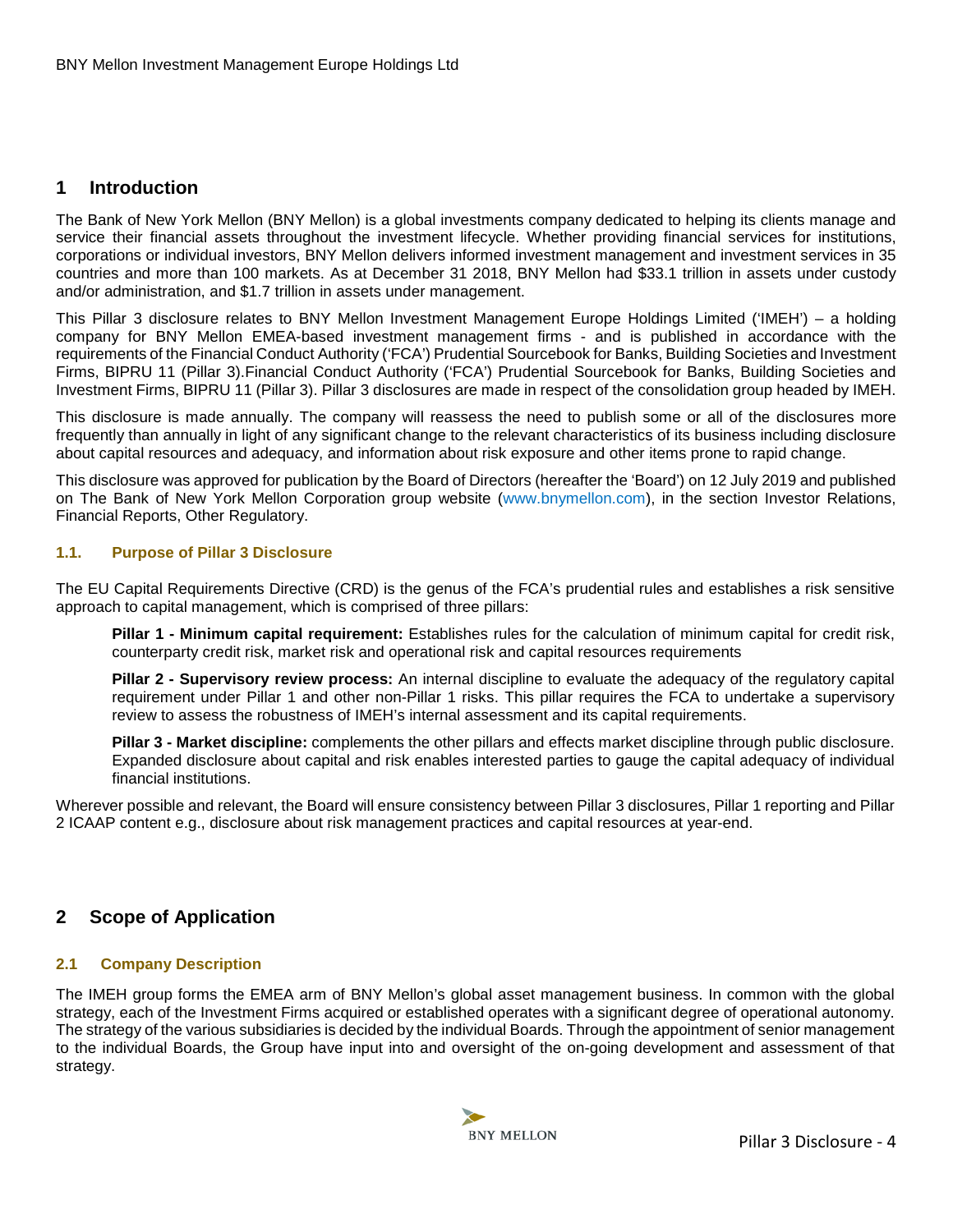The following regulated entities ('Investment Businesses') are fully consolidated subsidiaries:

- BNY Mellon Investment Management EMEA Limited ('IM EMEA')
- BNY Mellon Fund Management Limited
- BNY Mellon Investments Switzerland GmbH
- BNY Mellon Fund Management (Luxembourg) S.A.
- Insight Investment Management Limited, comprising Insight Investment Management (Global) Limited, Insight Investment Funds Management Limited, Insight Investment Management (Europe) Limited and Insight Investment International Limited (formerly Pareto Investment Management Ltd)
- Newton Management Limited, comprising Newton Investment Management Limited and Newton Investment Management (North America) Limited
- Mellon Investments (UK) Limited
- Walter Scott & Partners Limited

**Figure 1: BNYM IMEH Corporate Structure at 31 December 2018**

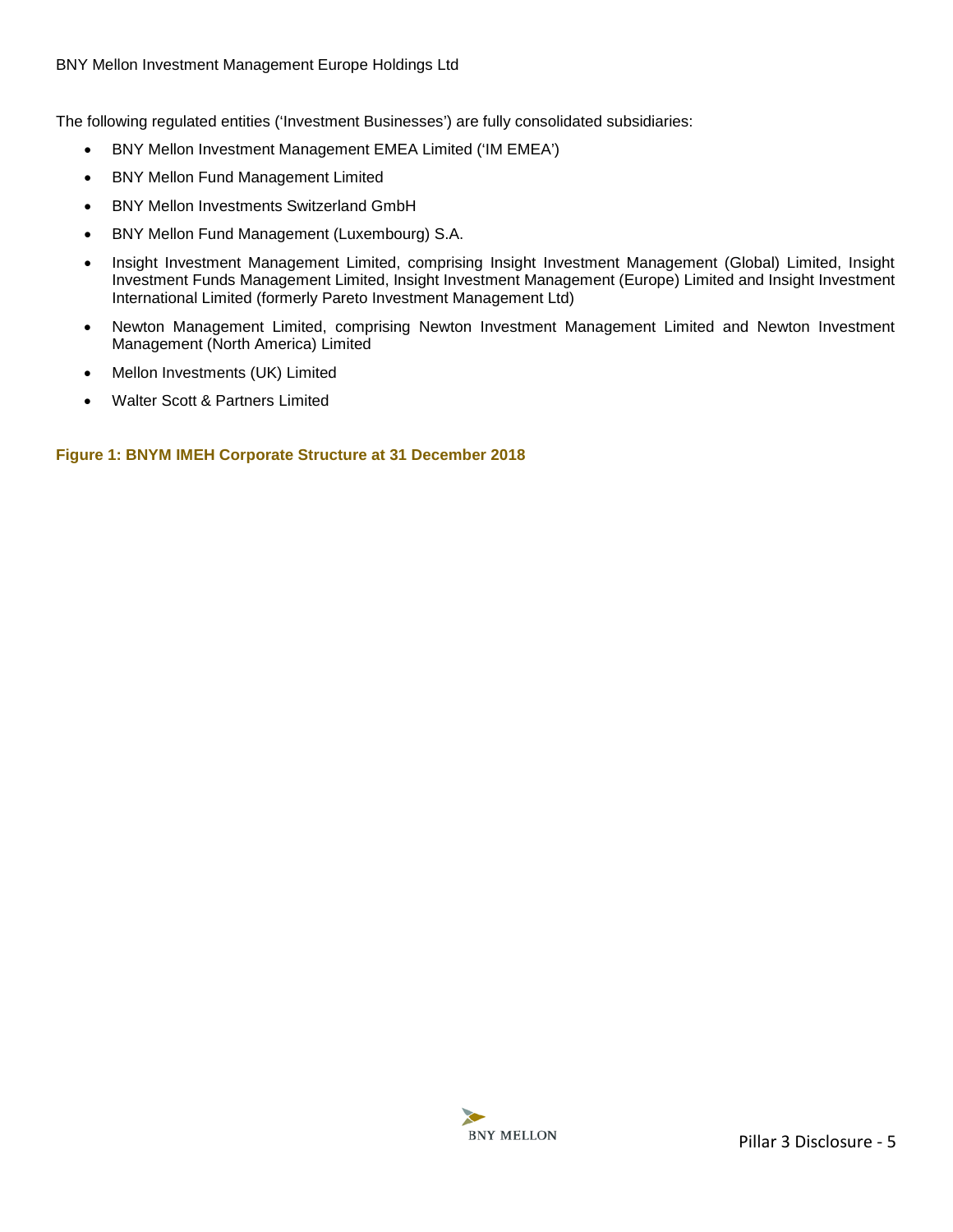#### BNY Mellon Investment Management Europe Holdings Ltd



<sup>1</sup> Mellon IV Limited is in liquidation

<span id="page-5-0"></span>2 Standish Asset Management (UK) Limited changed its name to Mellon Investments (UK) Limited on 2 January 2019

# **3 Risk Management Objectives and Policies**

#### <span id="page-5-1"></span>**3.1 Risk Management Framework**

Each of the Investment Businesses is operated as a discrete entity and the Board and executive team members have a high degree of knowledge about their business and are very close to the day-to-day risk management and other associated issues such as trading, compliance and staff management. The regulated Investment Businesses' Boards have primary responsibility for both the management and the oversight of risks together with the quality and effectiveness of risk management, compliance and regulatory frameworks in their firms. They meet at least on a quarterly basis and consider

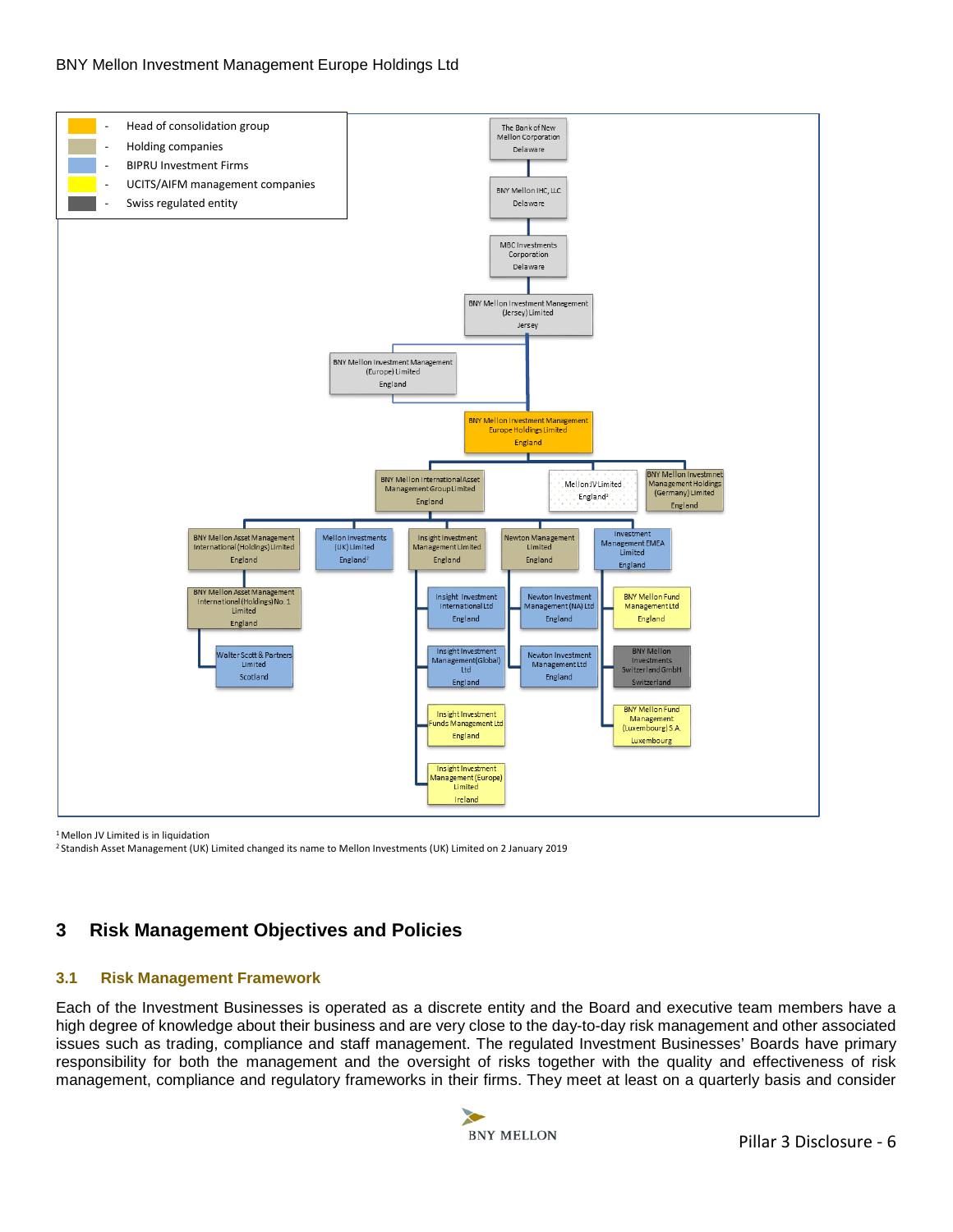reports and issues escalated by the delegated groups and committees within their business. In case of IM EMEA, Insight, Newton, BNY Mellon Fund Management Limited, Walter Scott & Partners and Mellon Investments UK each has appointed Independent Non-Executive Directors to the Boards of the Regulated entities.

Risk Management culture is centred on the Three Lines of Defence with Risk Management being the second and Internal Audit the third line of defence. Within the EMEA Investment Management business, the EMEA and LatAm Investment Management Head of Risk and Compliance oversees the management of risk through Risk Managers operating in the Investment Businesses.

#### <span id="page-6-0"></span>**3.2 Scope and Nature of Risk Reporting Systems**

BNYM Investment Management is a global business with global oversight arrangements. The global Investment Management Risk Committee (IMRC) meets monthly in New York. The IMRC is chaired by Mitchell Harris – the Investment Management CEO - and the membership includes representatives from each of the BNYM IM regions. The IMRC is responsible for the management of risk across the entire IM business.

The IMRC has set a risk appetite for the Global Investment Management business and each Investment Business has established its own risk appetite within the overall global tolerance and framework. Risk metrics exist at every level of the stated risk appetite to ensure and report, both at an Investment Business level and globally, that risks are being managed with agreed limits.

All Investment Businesses have a Risk & Compliance Committee. These meet at least quarterly, but in practice tend to be monthly, and commonly comprise risk & compliance, business line management, finance and representatives from Central Risk, Compliance, Audit and Legal. Escalation guidelines exist to ensure appropriate escalation. In addition, depending on the size and business activities, some Investment Businesses have senior management, investment, credit and other committees.

Notwithstanding the autonomy and responsibility of the individual Investment Businesses, each of them adopts a common overall risk framework in line with global BNYM policy standards. This helps to ensure thoroughness of risk management activities, consistency of approach, and commonality in escalation to the IMRC. The elements of the risk management framework are:

# <span id="page-6-1"></span>**3.3 Risk Appetite Statement**

An overarching Risk Appetite Statement (RAS) has been prepared at the Global Investment Management business level. Each business within the consolidated IMEH Group has and maintains a local RAS including the levels of risk that it has determined it will accept, and how those levels will be monitored and reported. Although each business has the autonomy to propose any level of risk appetite that its Board considers appropriate, any levels of risk which exceed the IM accepted levels of risk require approval by the IMRC.

## <span id="page-6-2"></span>**3.4 Risk and Control Self-Assessment**

Each business assesses the risks associated with its key business processes. Detailed process driven risk assessments consider all factors of the operation of each business. Assessments consider the frequency and severity of operational losses, performance of key risk indicators, emerging risks, audit and regulatory findings. In the event a control is deemed as 'Designed Effectively/ Operating Ineffectively' or 'Designed Ineffectively/ Operating Ineffectively' the risk owner or their designee documents a description of the Control Gap and Action Plan to mitigate the control inefficiency.

#### <span id="page-6-3"></span>**3.5 Key Risk Indicators**

Key Risk Indicators (KRIs) are used by business lines to evaluate control effectiveness and residual risk within a business process. Material risks are monitored by appropriate KRIs which relate directly to key risks identified in the RAS. The business lines use the corporate KRI process to monitor changes in the probability of the high risks materialising, and to ensure that appropriate actions are taken. KRIs are reported on a monthly basis or quarterly basis.

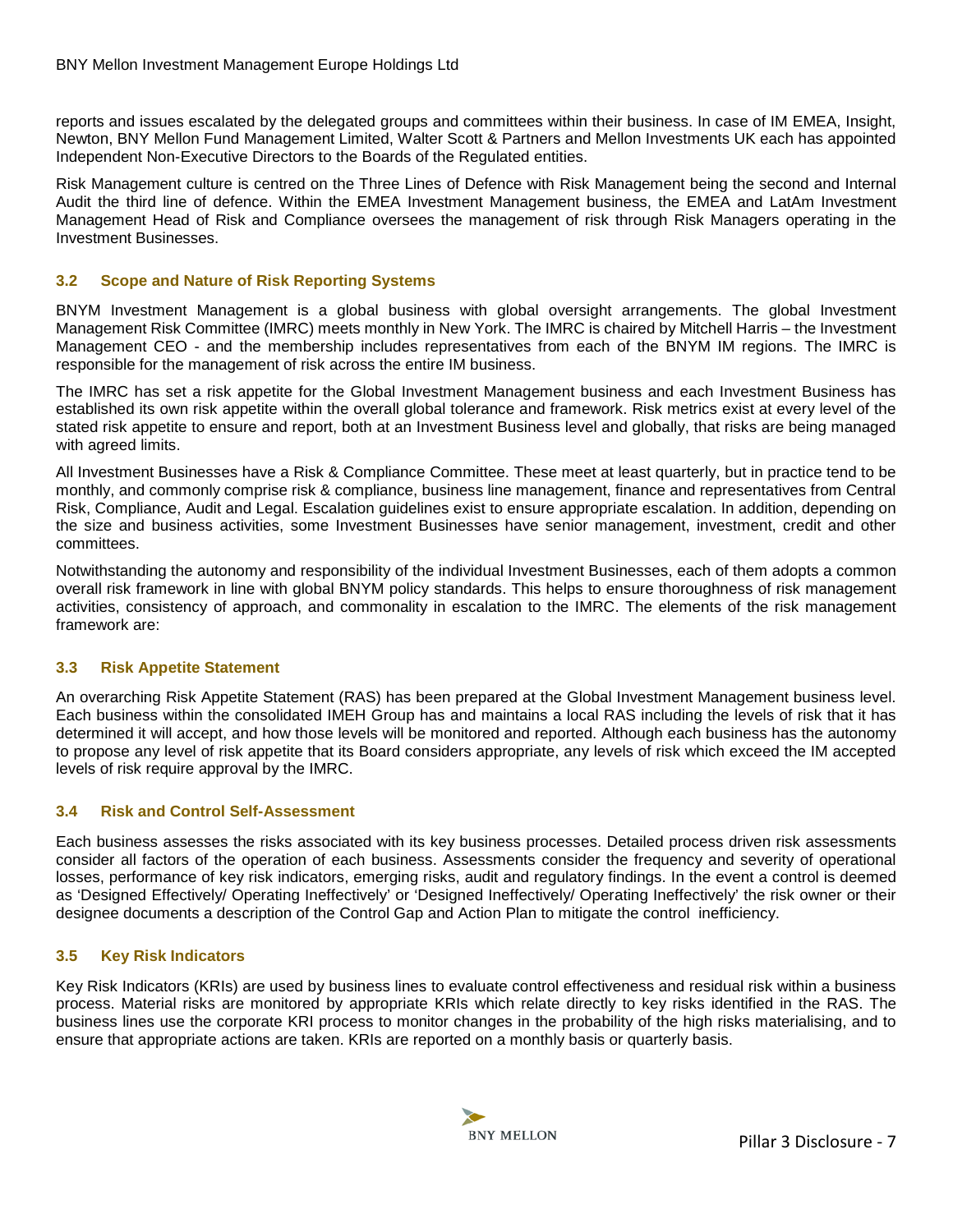#### <span id="page-7-0"></span>**3.6 Operational Risk Events**

Significant events of \$10k or greater and all near misses must be recorded on the Risk Management Platform as soon as practicable but not later than within 30 calendar days of detection. Sector Operational Risk Managers may grant an extension at their discretion. Significant Events greater than USD \$50,000 must be elevated and reported to Senior Management within 7 calendar days of detection and include the best available information at that point in time. A near miss with a notional or transactional value greater than \$100 million should be elevated to Senior Management on detection day.

#### <span id="page-7-1"></span>**3.7 High Level Assessment**

On a quarterly basis a high level risk assessment (HLA) is carried out at the Investment Management level that covers all the firms in the IMEH Group. HLA provides a qualitative assessment of the inherent risk, quality of control, residual risk and direction of risk for Operational Risk Basel loss type categories and certain sub-type categories.

#### <span id="page-7-2"></span>**3.8 Emerging and External Risks**

Emerging and External Risks are identified according to the assessment of the inherent risk, quality of controls in place to mitigate risk and likelihood to identify residual risk. Emerging and External Risks are rated as 'High', 'Moderate', and 'Low' with direction anticipated.

#### <span id="page-7-3"></span>**3.9 Stress Testing**

Stress testing is performed at the IMEH Consolidated level to ensure consistency, and supplemented by Investment Business level stress testing to deal with any idiosyncratic risks. The process reflects stressed scenarios that identify an appropriate range of adverse circumstances of varying nature, severity and duration. Sources of risk information used to assist scenario development include Emerging and External Risk reporting, financial sensitivity analysis, outputs from the risk assessment tools, operational risk trends, macro-economic data, financial news, client management information or general business statistics.

Scenarios are derived from current, emerging, and plausible future risks and strategy, and reviewed, discussed and agreed by IMEH's and Investment Businesses' legal entity boards for Investment Business level tests.

The conclusion of the stress testing process is a statement of the future risk(s) the business faces, control improvements to mitigate the impact should the risk arise and where appropriate, a recommendation for the capital held against each risk type.

# <span id="page-7-4"></span>**4 Key Risk Areas**

#### <span id="page-7-5"></span>**4.1 Operational Risk**

Operational risk is the risk of loss resulting from inadequate or failed internal processes, people, and systems, or from external events (including legal risk but excluding strategic and reputation risk). It may arise from errors in transaction processing, breaches of internal control systems and compliance requirements, internal or external fraud, damage to physical assets, and business disruption due to systems failures, execution, delivery and process management or other events. Operational risk can also arise from potential legal or regulatory actions because of non-compliance with regulatory requirements, prudent ethical standards or contractual obligations, these being sub-classified as compliance risk.

Across the IMEH group the level of operational risk is managed through rigorous operating policies, procedures and controls set by the Investment Businesses' Boards and implemented by Risk Management.

Business Managers in each Investment Business are responsible for Risk Control Self Assessments ("RCSA"), which include identification of the risks associated with key business processes, identifying and measuring the effectiveness of controls in place to manage risk and for remediation of any weakness. RCSAs are reviewed on at least an annual basis by Business Management. The Risk Management teams have an independent oversight role in this process.

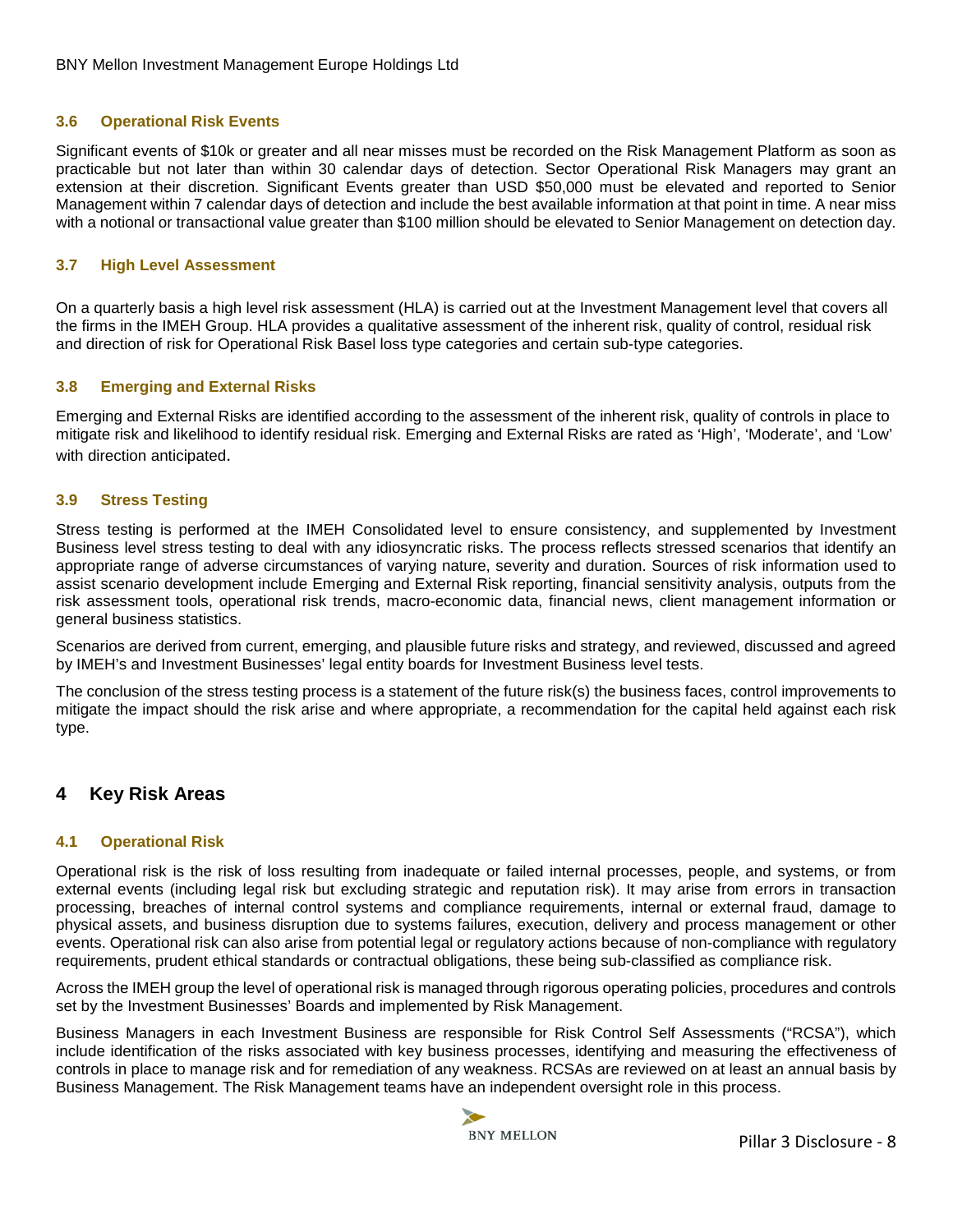Model Risk constitutes an integral part of BNYM risk management framework and is managed at the legal entity level by Business Managers. The Investment Businesses use models as a complement to a qualitative investment or business judgement, or as primary drivers of investment decisions. All models are subject to the BNYM Enterprise Model Risk Management Policy which governs the process of development, approval and validation of models.

The Investment Businesses' Boards monitor operational risks and the appropriateness of controls through the Risk & Compliance Committee and independent reporting from Risk Managers. This requires the Investment Businesses to regularly update their RCSAs, as well as monthly KRIs and prompt reporting of any significant financial impacts as a result of errors.

Risk Management performs monitoring appropriate to the business and identified risks, which includes KRI reporting, significant event analysis and ad hoc reviews. Moreover, the key elements of the RCSA, internal control environment, monitoring and governance arrangements are routinely reviewed and challenged by the Risk & Compliance Committee.

# <span id="page-8-0"></span>**4.2 Market Risk**

Market risk is the risk to a firm's financial condition arising as a result of adverse movements in the markets, such as foreign currency exchange rates, interest rates and equity and commodity prices.

None of the IMEH group regulated entities are authorised to trade on their own account or to underwrite issues of financial instruments. Market risk capital arises due to non-trading exposures in non-functional currencies, and when investments in equities and in collective investment undertakings (CIU) are held to launch new products or as investments (e.g. holdings in cash funds). These are accounted for at their market value.

# <span id="page-8-1"></span>**4.3 Interest Rate Risk in Non Trading Book**

Interest Rate Risk (IRR) is the risk associated with changes in interest rates that affect net interest income (NII) from interestearning assets and interest-paying liabilities. For regulatory purposes, interest rate risk is monitored in the trading portfolio and non-trading book separately. IRR exposure in the non-trading book arises from on and off-balance sheet assets and liabilities, and changes with movements in domestic and foreign interest rates.

IMEH group does not have a significant exposure to IRR although it continues to monitor it through the financial control framework which will identify any change in the exposure.

## <span id="page-8-2"></span>**4.4 Credit Risk**

Credit risk is the risk of default from counterparties or clients for deposits, loans, commitments, securities and other assets where the realisation of the value of the asset is dependent on its ability to perform.

Assets subject to credit risk for the IMEH group typically comprise deposits with BNY Mellon London Branch, deposits with external banks, investments in money market funds and fee receivables from clients. Cash deposits, typically the Investment Firm's accumulated profits, are held under a variety of arrangements including deposits with BNY Mellon (London Branch). However, each MFIFD Investment Firm holds a liquidity buffer equivalent to at least twice the calculated Fixed Overhead Requirements (FOR), calculated under FCA Rules, outside the BNY Mellon Group – insulated from the risk of BNY Mellon failure.

#### <span id="page-8-3"></span> $4.4.1$ **Credit Risk Exposure**

<span id="page-8-4"></span>The following credit risk exposure tables (1) to (4) summarise the credit exposure for IMEH group by exposure class, credit quality steps, geographic area and residual maturity. All data as at 31 December 2018.

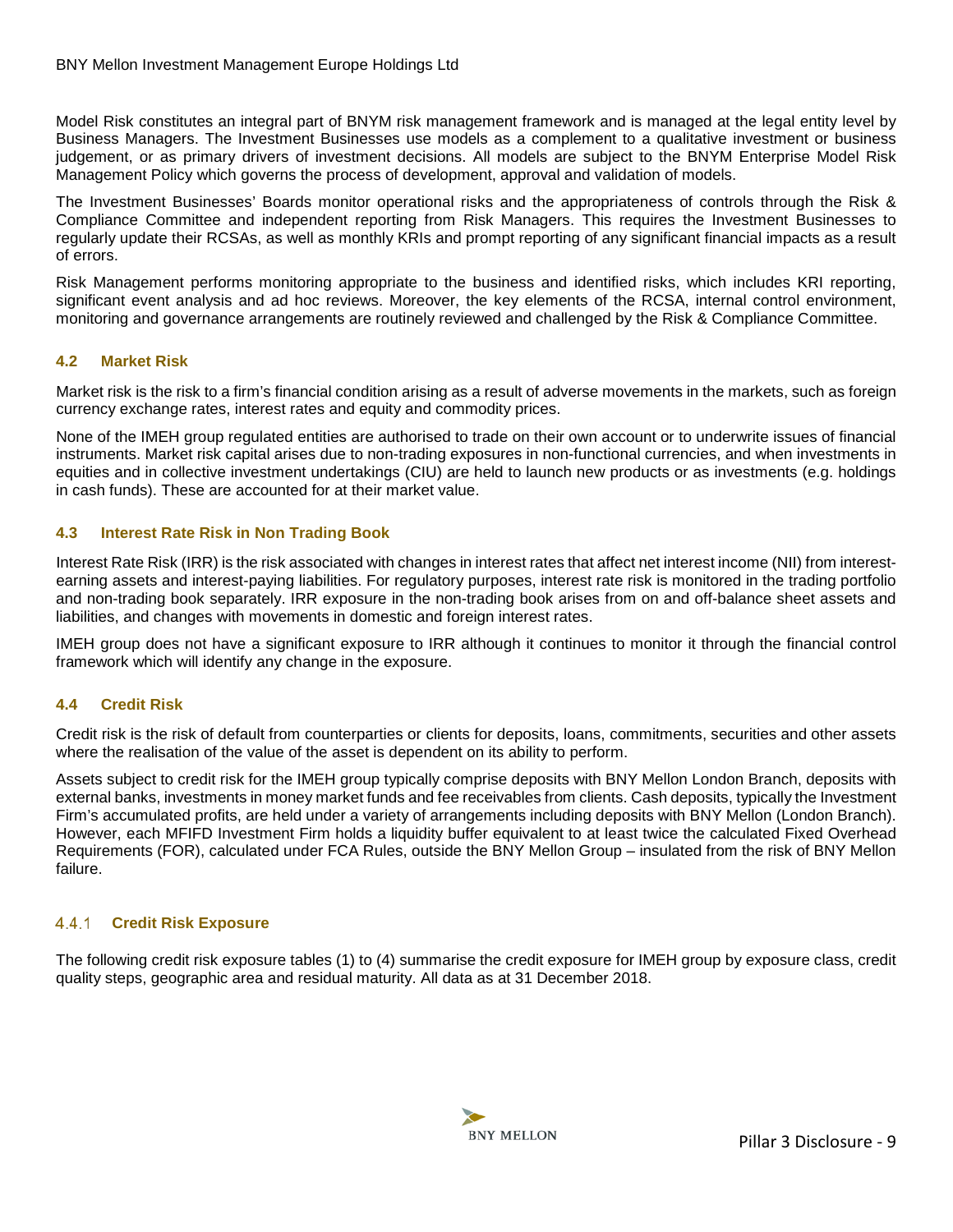# **Table 1: Standardised gross credit exposure by exposure class**

| <b>Exposure Class</b><br>(£000s)                    | <b>Exposure at Default (EAD) pre</b><br><b>Credit Risk Mitigation (CRM)</b> |                          | Average EAD pre CRM      |                | <b>Standardised Credit Risk Capital</b> | Requirement |  |  |
|-----------------------------------------------------|-----------------------------------------------------------------------------|--------------------------|--------------------------|----------------|-----------------------------------------|-------------|--|--|
|                                                     | 2018                                                                        | 2017                     | 2018                     | 2017           | 2018                                    | 2017        |  |  |
|                                                     |                                                                             |                          |                          |                |                                         |             |  |  |
| Central governments or central banks                | $\sim$                                                                      | $\overline{\phantom{a}}$ | $\overline{\phantom{a}}$ | $\sim$         | $\sim$                                  |             |  |  |
| Institutions                                        | 1,422,663                                                                   | 2,178,940                | 1,335,382                | 2,101,681      | 22,763                                  | 34,863      |  |  |
| Corporates                                          | 672,800                                                                     | 459,487                  | 707,481                  | 523,028        | 36,959                                  | 37,342      |  |  |
| Short term claims on Institutions and<br>Corporates | ٠                                                                           | ۰                        |                          |                |                                         |             |  |  |
| Collective Investment Undertakings                  | $\sim$                                                                      | $\overline{\phantom{0}}$ |                          | $\overline{a}$ |                                         |             |  |  |
| Other                                               | 32,013                                                                      | 29,906                   | 31,777                   | 17,576         | 2,561                                   | 2,393       |  |  |
|                                                     |                                                                             |                          |                          |                |                                         |             |  |  |
| Total                                               | 2,127,476                                                                   | 2,668,333                | 2,074,640                | 2,642,285      | 62,283                                  | 74,598      |  |  |

# <span id="page-9-0"></span>**Table 2: Standardised Gross Credit Exposure by Geographic Area**

| <b>Exposure Class</b><br>(E000s)                    |                          | Europe    |       | <b>Americas</b>          |                          | Africa                   | <b>Asia Pacific</b>      |                          | <b>Total</b> |           |
|-----------------------------------------------------|--------------------------|-----------|-------|--------------------------|--------------------------|--------------------------|--------------------------|--------------------------|--------------|-----------|
|                                                     | 2018                     | 2017      | 2018  | 2017                     | 2018                     | 2017                     | 2018                     | 2017                     | 2018         | 2017      |
|                                                     |                          |           |       |                          |                          |                          |                          |                          |              |           |
| Central governments or central banks                | $\overline{\phantom{a}}$ | ٠         | ٠     | $\overline{\phantom{a}}$ | $\overline{\phantom{a}}$ | $\overline{\phantom{a}}$ | $\overline{\phantom{a}}$ | $\overline{\phantom{a}}$ |              |           |
| Institutions                                        | 1,421,474                | 2,178,358 | 1,190 | 582                      | $\overline{\phantom{a}}$ | $\overline{\phantom{a}}$ | ۰                        |                          | 1,422,663    | 2,178,940 |
| Corporates                                          | 662,907                  | 445,316   | 8,437 | 9,206                    | $\overline{\phantom{a}}$ | $\overline{\phantom{a}}$ | 1,456                    | 4,964                    | 672,800      | 459,487   |
| Short term claims on Institutions and<br>Corporates |                          | ۰         |       | ۰.                       | $\overline{\phantom{a}}$ | $\overline{\phantom{a}}$ | ۰.                       | ۰                        |              |           |
| <b>Collective Investment Undertakings</b>           | $\overline{\phantom{a}}$ | ٠         |       |                          | $\overline{\phantom{a}}$ | $\overline{\phantom{a}}$ | ٠                        |                          |              |           |
| Other items                                         | 32,013                   | 29,906    |       | ۰.                       | $\overline{\phantom{a}}$ | $\overline{\phantom{a}}$ | ۰.                       | $\overline{\phantom{a}}$ | 32,013       | 29,906    |
|                                                     |                          |           |       |                          |                          |                          |                          |                          |              |           |
| <b>Total</b>                                        | 2,116,393                | 2,653,581 | 9,627 | 9,788                    | $\blacksquare$           | $\blacksquare$           | 1,456                    | 4,964                    | 2,127,476    | 2,668,333 |

# <span id="page-9-1"></span>**Table 3: Standardised Gross Credit Exposure by Residual Maturity**

| <b>Exposure Class</b>                               | Less than 3 months |                          | 3 months to 1year        |                          |                          | Over 1 year or<br>unidentified | <b>Total</b>             |           |
|-----------------------------------------------------|--------------------|--------------------------|--------------------------|--------------------------|--------------------------|--------------------------------|--------------------------|-----------|
| (£000s)                                             | 2018               | 2017                     | 2018                     | 2017                     | 2018                     | 2017                           | 2018                     | 2017      |
|                                                     |                    |                          |                          |                          |                          |                                |                          |           |
| Central governments or central banks                | $\sim$             |                          | $\blacksquare$           | $\overline{\phantom{a}}$ | $\overline{\phantom{a}}$ | ٠                              | $\overline{\phantom{a}}$ |           |
| Institutions                                        | 1,422,663          | 2,178,940                | ٠                        | $\blacksquare$           | $\blacksquare$           | ۰                              | 1,422,663                | 2,178,940 |
| Corporates                                          | 672,800            | 459,487                  | $\overline{\phantom{a}}$ | ۰.                       | $\overline{\phantom{a}}$ | ۰                              | 672,800                  | 459,487   |
| Short term claims on institutions and<br>Corporates |                    |                          | ۰                        |                          |                          | ٠                              | ۰.                       |           |
| Collective Investment Undertakings                  | ۰.                 |                          | $\overline{\phantom{a}}$ | $\overline{\phantom{a}}$ | $\blacksquare$           | $\overline{\phantom{a}}$       | $\overline{\phantom{a}}$ |           |
| Other items                                         |                    | $\overline{\phantom{a}}$ | 32,013                   | 29,906                   | ٠                        |                                | 32,013                   | 29,906    |
|                                                     |                    |                          |                          |                          |                          |                                |                          |           |
| <b>Total</b>                                        | 2,095,463          | 2,638,427                | 32,013                   | 29,906                   |                          | $\overline{\phantom{0}}$       | 2,127,476                | 2,668,333 |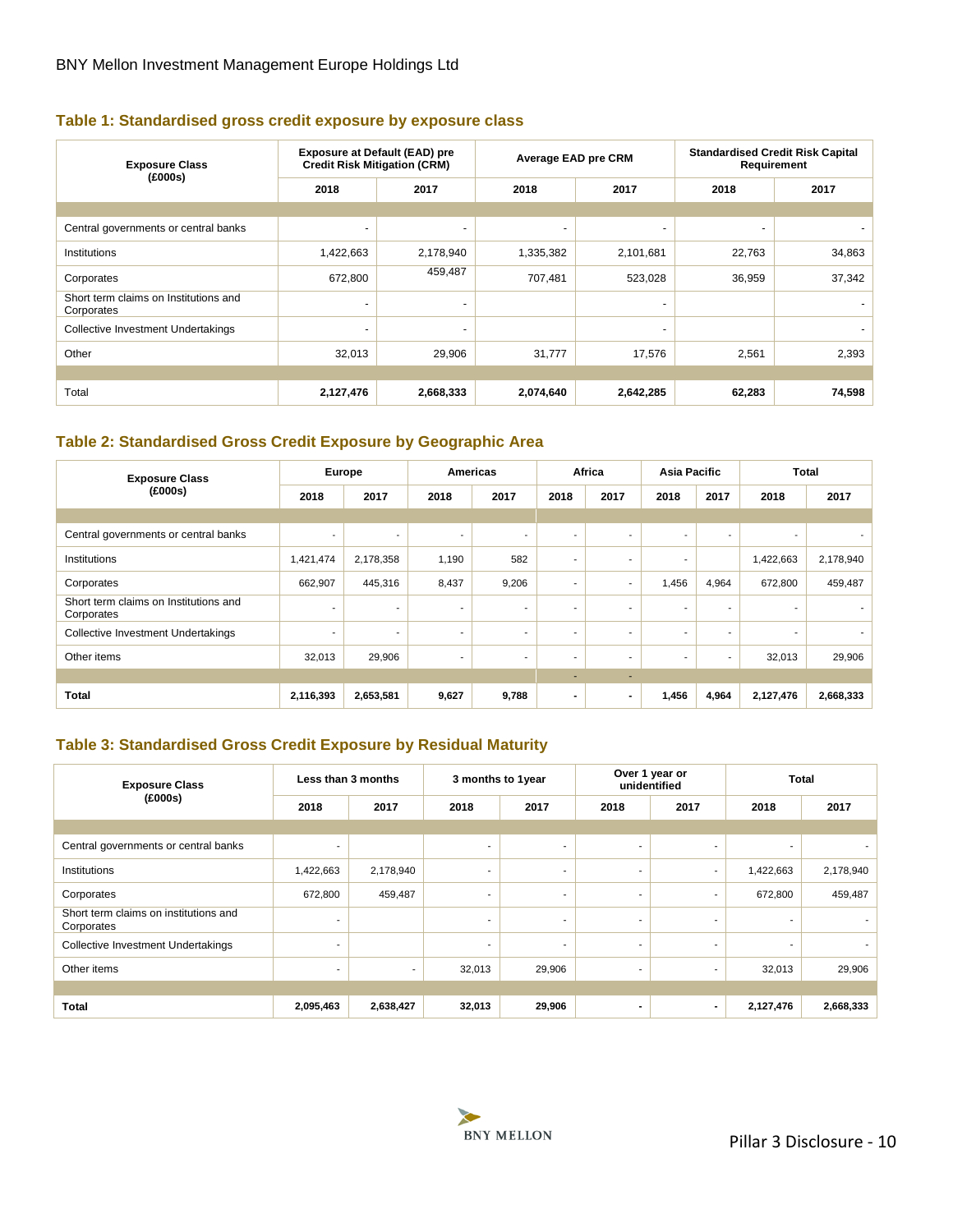#### <span id="page-10-0"></span> $4.4.2$ **Past-Due Assets and Provisions**

As at December 31, 2018, IMEH or any of the underlying Investment Businesses had no material assets past-due greater than 90 days. Neither IMEH nor any of the underlying Investment Businesses incurred any material write-offs of bad debts or make any recovery of amounts previously written off during the year to December 31, 2018.

# <span id="page-10-1"></span>**4.5 Counterparty Credit Risk**

Counterparty credit risk is the risk that a counterparty to a contract recorded in either the trading book or non-trading book defaults before fulfilment of cash-flow obligations.

The IMEH group computes counterparty credit risk capital at Pillar 1 using the Counterparty Credit Risk (CCR) mark-tomarket method as per the FSA's BIPRU 13.4. Although the group has no trading book, as at 31 December 2018 IMEH had some derivative positions which it had entered into in order to hedge the impact on its revenue of market and economic factors. The positions are swaps and index futures with high credit quality institutions attracting, under the simplified approach to credit risk, a 20% risk weight.

#### <span id="page-10-3"></span>**Table 4: Counterparty Credit Risk**

| Type of a derivative position | Weighting | <b>Risk Weighted Assets</b> | <b>CCR</b>  |
|-------------------------------|-----------|-----------------------------|-------------|
| Interest swap                 | 20%       | 433,776                     | 34,702      |
| Equity swap                   | 20%       | 262,383                     | 20,991      |
| Inflation swap                | 20%       | 3,765,020                   | 301,202     |
| <b>Equity Index Futures</b>   | 20%       | 0                           | $\mathbf 0$ |
| <b>FX</b> futures             | 20%       | 0                           | $\mathbf 0$ |
| <b>Total</b>                  | -         | 4,461,180                   | 356,894     |

IMEH may be exposed to wrong way risk due to some derivative positions it entered.[1](#page-10-4) This risk can be associated with financial collateral, or with transactions where the underlying trade or secured loan is associated or correlated with the creditworthiness of the counterparty. In IMEH Group wrong way risk is managed at the legal entity level in line with the BNYM Policy on Wrong Way Risk; in particular counterparties and transactions are subject to country limits and to credit limits by product type and there is an escalation procedure in place for any trades that fall outside of these criteria.

## <span id="page-10-2"></span>**4.6 Liquidity Risk**

 $\overline{a}$ 

Liquidity Risk is the risk that a firm, although solvent, either does not have available sufficient financial resources to enable it to meet its obligations as they fall due, or can secure such resources only at excessive cost.

The IMEH group currently has sufficient cash and current assets to meet its liabilities when they fall due; current and projected cash deposits are able to cover current and long term liabilities. Management fees provide the major source of funds with payment of staff and administrative expenses being the principal uses of funds. Net operating cash flows are projected to be positive and no financing requirements are anticipated. There is minimal risk to the source and use of the funds as there are no deposit-taking activities or loans to clients, and there are no derivatives or off-balance sheet exposures apart from FX forward contracts or other hedges for risk management purposes. Other exceptional activities such as acquisitions are funded either through existing cash resources or from the BNY Mellon group through debt and/or equity.

<span id="page-10-4"></span><sup>1</sup> Wrong way risk exists when the exposure to a particular counterparty is positively correlated with the probability of default of the counterparty itself.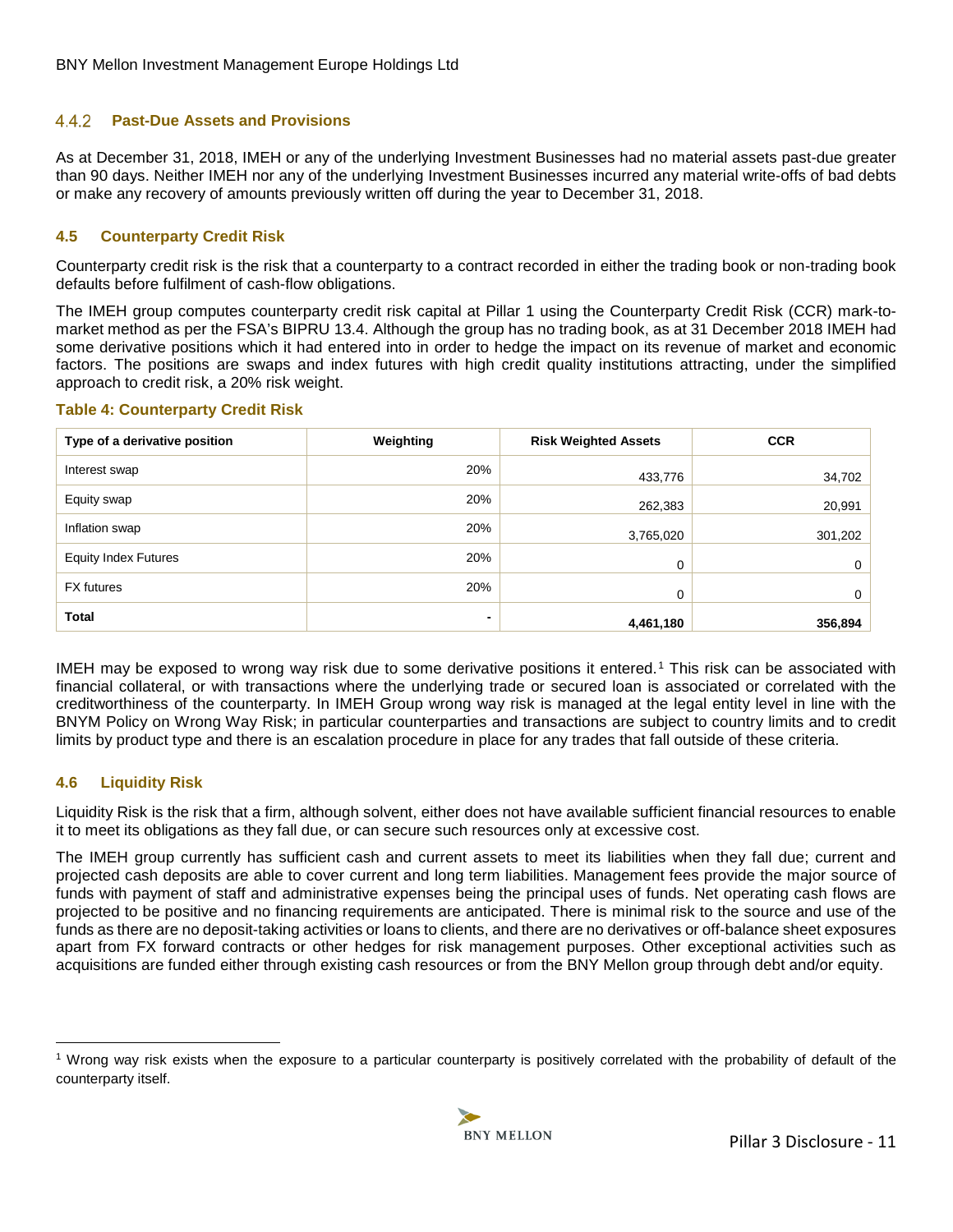## <span id="page-11-0"></span>**4.7 Outsourcing Risk**

Outsourcing risk is the risk of failure in respect of the provision of services by third party provider that could potentially damage an entity's operations, or if contracts with any of the third party providers are terminated, that the entity may not be able to find alternative providers on a timely basis or on equivalent terms.

Each Investment Management Business has implemented an Outsourcing Policy which details certain minimum standards that should be adopted when considering or dealing with a service and/or activity that is outsourced to another legal entity, either within the BNYM Group or to an external provider and establishes a framework for evaluating and analysing outsourcing projects.

#### <span id="page-11-1"></span>**4.8 Reputational Risk**

Reputational risk is the current or prospective risk to earnings and capital arising from adverse perception of the image of the financial institution on the part of customers, counterparties, shareholders, investors or regulators.

In addition to the reputational contagion, reputational risk to the Investment Management brand will present itself as a loss of confidence by its clients. Consistent poor performance over a period of time, operational events that occur without appropriate remedy and are perceived by clients to be systemic weaknesses in controls, or a loss of key investment managers are all possible reasons for a loss of confidence. It is recognised that IMEH does not conduct any operational activity to generate risks in its own right; therefore the risk is that such situations could occur within the Investment Businesses.

# <span id="page-11-2"></span>**5 Capital Resources and Requirements**

IMEH and its subsidiaries that fall within the scope of BIPRU regime are required to calculate their Pillar 1 capital requirements as larger of Fixed Overhead Requirement (FOR) or the sum of credit and market risk capital resource requirements.

#### <span id="page-11-3"></span>**5.1 Available Capital Resources**

The following table summarises the capital resources for IMEH as at 31 December 2018

#### <span id="page-11-4"></span>**Table 5: Capital Resources**

| <b>Capital Resources</b>                       | <b>IMEH</b>    |              |
|------------------------------------------------|----------------|--------------|
| (£000s)                                        | 2018           | 2017         |
| <b>Tier 1 Capital</b>                          |                |              |
| Called up Share Capital                        | 2,484,730      | 2,484,730    |
| Retained Earnings and Other Reserves           | 14,452         | 496,182      |
| <b>Total Tier 1 Capital</b>                    | 2,499,182      | 2,980,912    |
| <b>Deductions from Tier 1 Capital</b>          |                |              |
| Intangible Assets                              | $-1,308,046$   | $-1,301,375$ |
| <b>Total Tier 1 Capital After Deductions</b>   | 1,191,136      | 1,679,537    |
| <b>Total Tier 2 Capital</b>                    |                |              |
| Deductions from Total of Tiers 1 and 2 Capital | $\,$           |              |
| <b>Material Holdings</b>                       | $\blacksquare$ |              |
| <b>Total Capital Resources</b>                 | 1,191,136      | 1,679,537    |

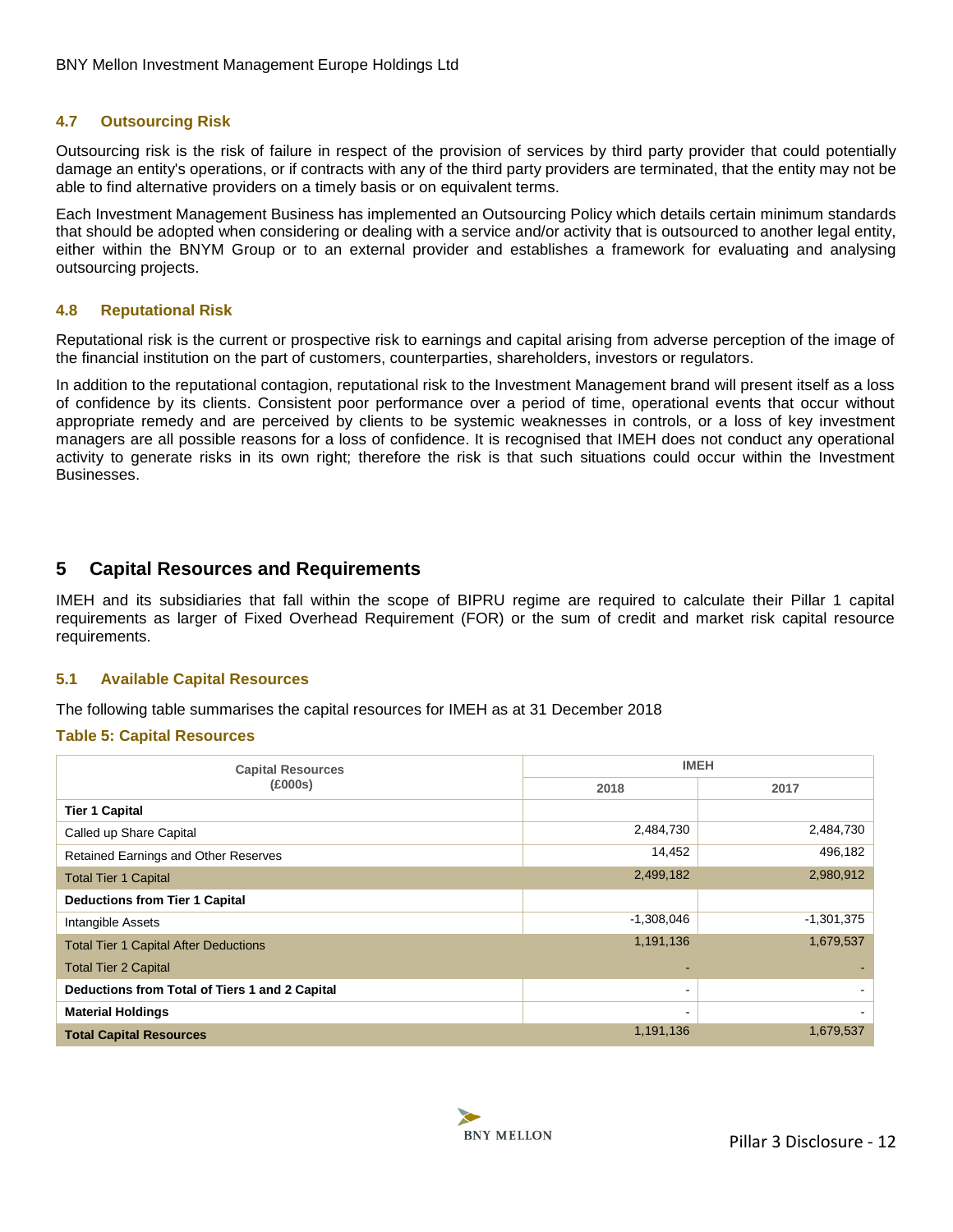#### <span id="page-12-0"></span>**5.2 Pillar 1 Capital Requirements**

IMEH calculates its Pillar 1 capital resource requirements as the larger of Fixed Overhead Requirement (FOR) or the sum of credit risk and market risk capital resource requirements.

<span id="page-12-2"></span>The following table details the Pillar 1 capital requirements by exposure class for IMEH as at 31 December 20182018.

#### **Table 6: Pillar 1 Capital Requirements by Risk Type**

| <b>Capital Requirements and Adequacy</b><br>(£000s)                            | 2018      | 2017      |
|--------------------------------------------------------------------------------|-----------|-----------|
| <b>Credit Risk Capital requirements</b>                                        | 62,283    | 74,598    |
| <b>Counterparty Risk Capital Component</b>                                     | 357       | 369       |
| <b>Market Risk Capital Requirement</b>                                         | 2,283     | 1,934     |
|                                                                                |           |           |
| <b>Total Market Risk and Credit Risk</b><br><b>Requirement</b>                 | 64,923    | 76,901    |
|                                                                                |           |           |
| <b>Fixed Overhead Requirement</b>                                              | 80,992    | 74,809    |
|                                                                                |           |           |
| <b>Pillar 1 Capital Requirement</b>                                            | 80,992    | 76,901    |
|                                                                                |           |           |
| <b>Total Capital Resources</b>                                                 | 1,191,136 | 1,679,537 |
| <b>Capital Surplus</b>                                                         | 1,110,214 | 1,602,636 |
| <b>Total Capital Resources / Total Pillar 1</b><br><b>Capital Requirements</b> | 1472%     | 2184%     |

#### <span id="page-12-1"></span>**5.3 Pillar 2 Capital Requirements**

Pillar 2 Capital Requirements are quantified as part of the Internal Capital Adequacy Assessment Process (ICAAP). The main purpose of Pillar 2 is to identify risks pertinent to IMEH operations not yet covered under Pillar 1 and to determine if it is required to hold any additional capital because of these risks.

The risks assessed under Pillar 2 are credit and market risk, operational risk, interest rate risk, business risk and other risks relevant to balance sheet items. Operational risk capital requirement is derived from a model-based assessment which uses IMEH Investment Businesses' internal loss data supplemented with loss data of other BNYM Investment Businesses and a forward-looking scenario analysis. Given the non-complex nature of IMEH credit and market risk, Pillar 2 requirements are calculated on the same basis as Pillar 1 requirements using the standardised methodology. Business risk is considered by applying a severe market downturn scenario to existing balances and financial forecasts over a five year period.

In addition IMEH performs an orderly wind-down analysis based on a uniform scenario applied to all firms within the consolidation group.

The overall internal capital adequacy is determined by taking the highest of Pillar 1, Pillar 2 or orderly wind-down scenario. Where Pillar 2 or orderly wind-down analysis result in a higher capital determination than Pillar 1, IMEH holds additional capital at the consolidated level and at the level of regulated entities forming the IMEH Group.

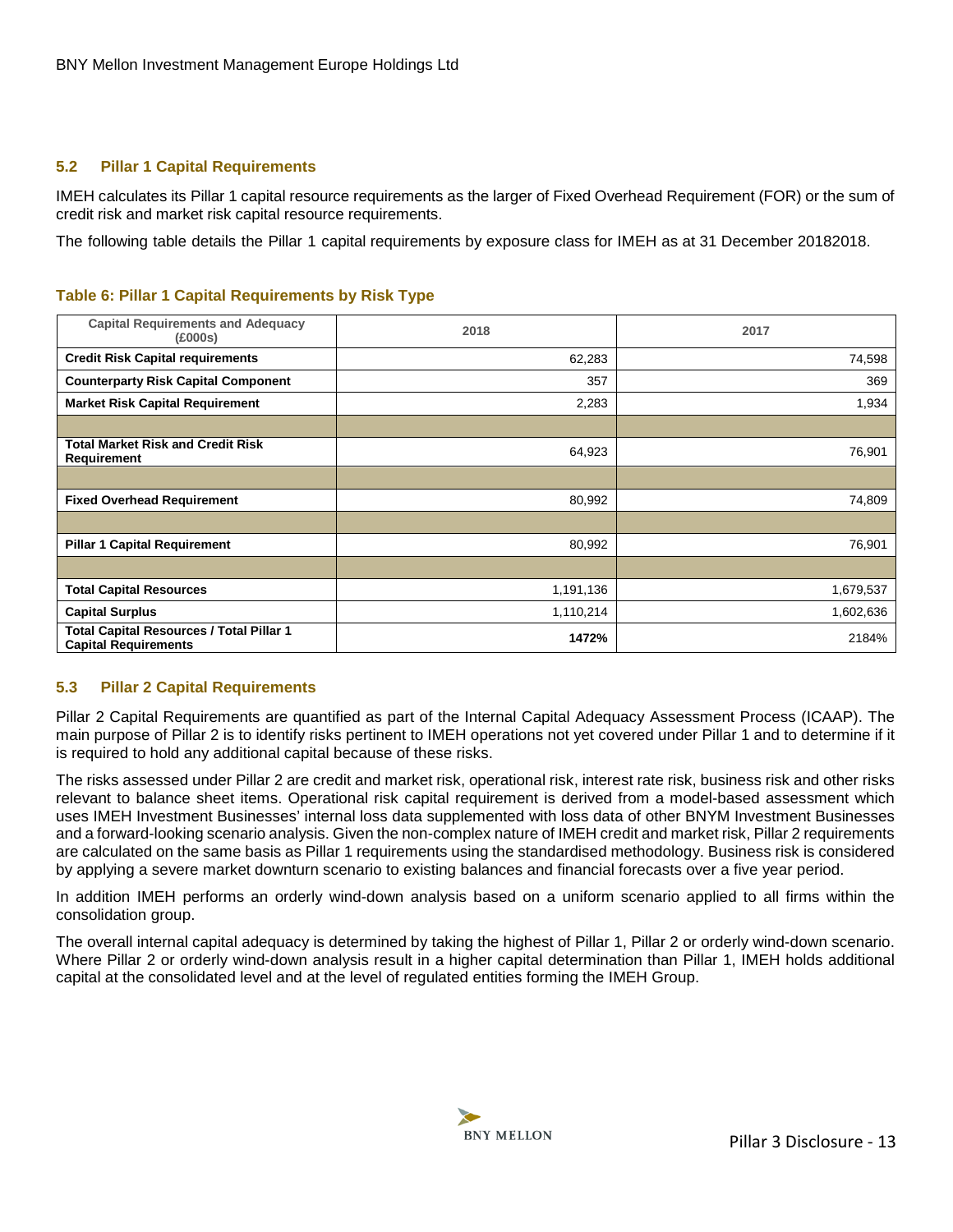# <span id="page-13-0"></span>**6 Remuneration Disclosure**

#### <span id="page-13-1"></span>**6.1 Governance**

The governance of remuneration matters for BNYM and its group entities, including BNY Mellon Investment Management Europe Holdings Limited ("IMEH") and its businesses, which is regulated by the Financial Conduct Authority ("FCA"), is overseen by four committees, each with separate responsibilities in respect of remuneration as summarised below:

**Human Resources and Compensation Committee of BNYM ("HRCC")** is responsible for overseeing BNYM's employee compensation and benefits policies and programmes globally. It reviews and is responsible for the compensation plans, policies and programs in which the senior officers participate and has general oversight for the other incentive, retirement, welfare and equity arrangements for all employees globally. The members of the HRCC are non-executive members of the BNYM's Board of Directors, acting on behalf of the BNYM Board of Directors.

**Compensation Oversight Committee of BNY Mellon ('COC'**) is responsible for ensuring compensation plans are based on sound risk management, it provides governance and risk oversight and advises the HRCC on any compensation risk issues. The members of the COC are senior members of BNY Mellon management, including the Chief Human Resources Officer, the Chief Risk Officer, the Chief Financial Officer and the Head of Compensation & Benefits. The Chief Executive Officer is responsible for the funding and design of incentive plans. All new material incentive plans, material changes to existing incentive/sales plans and funding accrual decisions are subject to the review and approval of the CEO and CFO prior to the oversight by the HRCC

**Incentive Compensation Review Committee** ("ICRC") is the coordinating body of senior executives responsible for the oversight of the process to evaluate and recommend compensation reductions for all employees. These decisions are based on feedback regarding risk, compliance, audit and legal outcomes as well as situations of an employee engaged in fraud or directly or indirectly to have contributed to a financial restatement or other irregularity. The ICRC is a managementlevel committee that reports its recommendations to the HRCC. Ex ante adjustments are recommended by the employee's management for review and approval by the committee and ex post adjustments are formulated by the committee. The Chief Human Resources Officer chairs the committee supported by the Global Head of Compensation and Benefits. Voting members include the Chief Executive Officer, Chief Risk Officer, Chief Compliance Officer, Chief Auditor, Chief Financial Officer and General Counsel.

**Investment Business Remuneration Committees** have delegated responsibility for remuneration matters from the relevant Boards of businesses within the IMEH group. In consultation with the COC, they are responsible for remuneration policy decisions and the approval of year-end compensation awards for its respective regulated staff members. This process includes formal input from Risk and Compliance when determining the amount of any variable incentive awards.

BNY Mellon undergoes an annual attestation process to ensure that its remuneration practices comply with all local laws and regulations as well as best market practice. The implementation of its remuneration policies is subject to an annual independent internal review by the Internal Audit function.

## <span id="page-13-2"></span>**6.2 Aligning Pay with Performance**

The IMEH businesses align their compensation philosophy with BNY Mellon and offer a total compensation opportunity that supports its values; client focus, integrity, teamwork and excellence, which pays for performance, both at the individual and corporate level. The businesses value individual and team contributions and rewards based on how both contribute to business results. In support of this philosophy, variable compensation is regularly used as a means of recognising performance.

Through the compensation philosophy and principles, the interests of our employees and shareholders are aligned by encouraging actions that contribute to superior financial performance and long-term shareholder value, by rewarding success and by ensuring that incentive compensation arrangements do not encourage employees to take unnecessary or excessive risks that threaten the values of the IMEH businesses and BNY Mellon or benefit individual employees at the expense of shareholders or other stakeholders. The compensation structures are comprised of an appropriate mix of fixed and variable compensation that is paid over time. They aim to ensure that both fixed and variable compensation are consistent with business and market practice, fixed compensation is sufficient to provide for a fully flexible variable

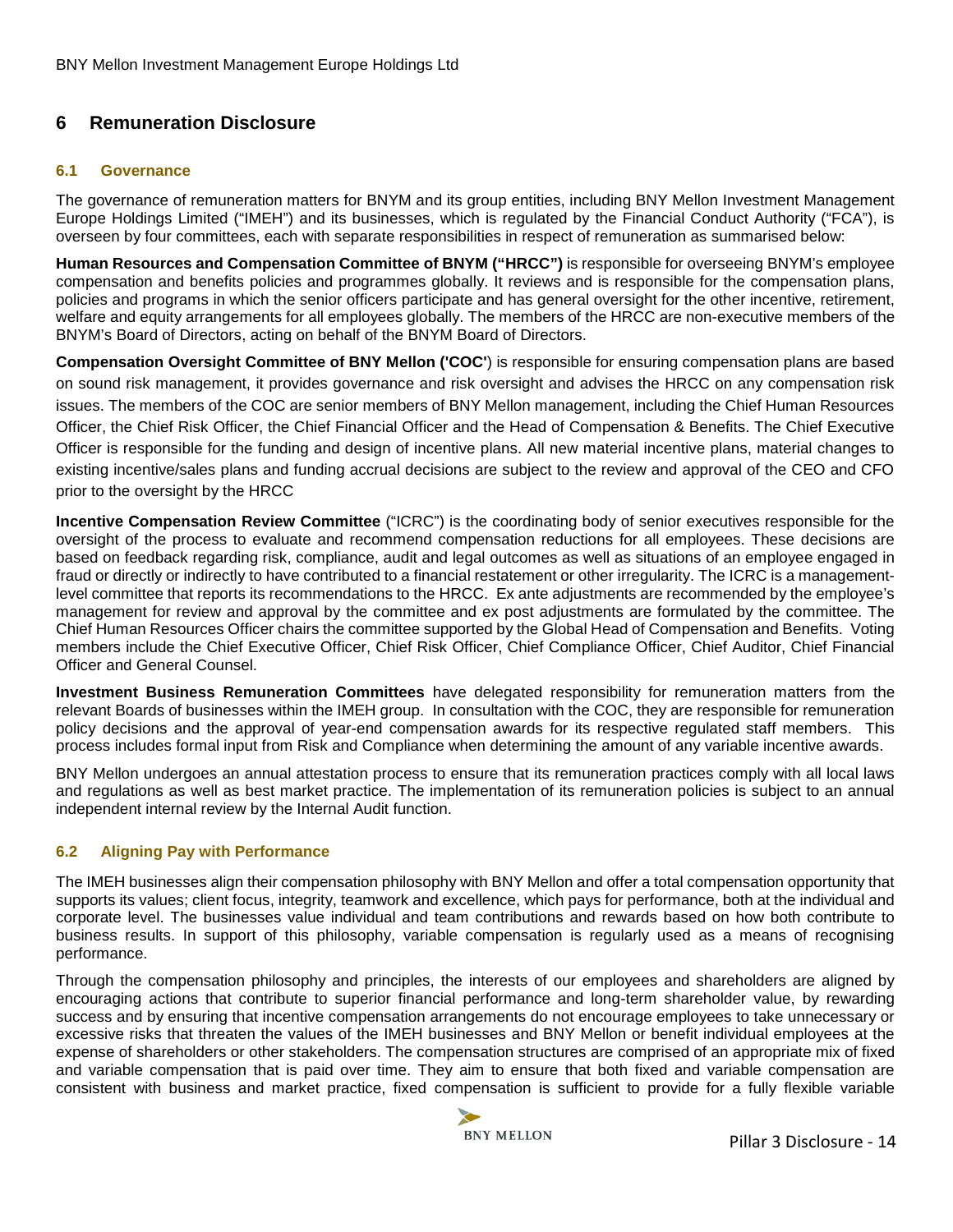compensation program, and variable compensation is in the form of annual and/or long-term incentives, and where appropriate granted over equity to align employee remuneration with that of shareholder growth.

## <span id="page-14-0"></span>**6.3 Fixed Remuneration**

Fixed remuneration is composed of (i) salary, and (ii) any additional non-performance related amounts paid as a result of contractual obligations or applicable law, or as a result of market practice,

The fixed remuneration of an employee is determined by the job performed, its level of complexity and responsibility, and the remuneration paid in the market for that type of job. It is set for all staff, at a rate sufficient to provide for full flexibility in the variable remuneration, including zero variable remuneration.

Employees who have accepted to be a director of another of BNY Mellon's legal entities are not remunerated in their capacity as a director. Independent directors of BNY Mellon only receive fixed remuneration, as disclosed in the annual Proxy Statement to shareholders.

## <span id="page-14-1"></span>**6.4 Ratio between Fixed and Variable Pay**

The IMEH group is supervised on a consolidated basis by the FCA and complies with all applicable remuneration requirements. The MIFID Investment Firms within the IMEH group are all within the scope of the BIPRU Remuneration Code. As such they apply the provisions of the BIPRU Remuneration Code in line with the guidance on proportionality applicable under the FCA's SYSC 19C rule book. BNYM Fund Management (Luxembourg) SA is covered by the UCITS and AIFMD regulations as implemented by the CSSF. BNYM Fund Management Ltd is a FCA regulated 'Common Portfolio Management' firm and is therefore covered by the UCITS and AIFMD regulations as implemented by the FCA through its SYSC 19B and SYSC 19E rule books.

## <span id="page-14-2"></span>**6.5 Variable Compensation Funding and Risk Adjustment**

IMEH staff are eligible to be awarded variable compensation, but have no entitlement to such award which are discretionary in nature.

In general the total compensation pool for each of the IMEH businesses, including any variable incentive pool, is based on the profitability of the business with the potential for adjustment by the COC on the basis of a number of factors including risk management.

Typically the pools are determined primarily based on pre-tax income, which is a profit based rather than revenue based measure. These pool is subject to discretionary adjustment by the COC and HRCC based on factors in assessing the earnings including (but not limited to) significant non-recurring activity, market conditions, interest and currency rates.

The incentive pools for business partner groups which support the IMEH businesses are based on a management approved fixed pool adjusted by a number of factors, including corporate performance and risk management.

Variable compensation may consist of both upfront cash and deferred components and is determined by the functional hierarchy of the business or function to which the individual staff member belongs, and in accordance with the terms and conditions of the incentive compensation plan that is applicable for the business or business partner service.

The deferred component is intended to align a portion of the variable compensation award with the management of longerterm business risk. The deferred compensation component is generally awarded in the form of either BNY Mellon restricted stock units, deferred cash award invested in an appropriate vehicle which is considered suitable, IMEH business equity or any combination determined appropriate from time to time.

To ensure effective risk adjustment, BNY Mellon requires employees who receive variable remuneration awards (both upfront and deferred) to agree to forfeiture and clawback of such awards in the event of fraud, misconduct or actions contributing to the detriment of business interests, including competing with the business and soliciting employees or clients. Where required by requiations, awards to Code Staff are subject to more stringent risk adjustment, including, but not limited to, forfeiture and clawback in the event of employee misbehaviour, material error, material downturn in business unit performance or a material failure of risk management.

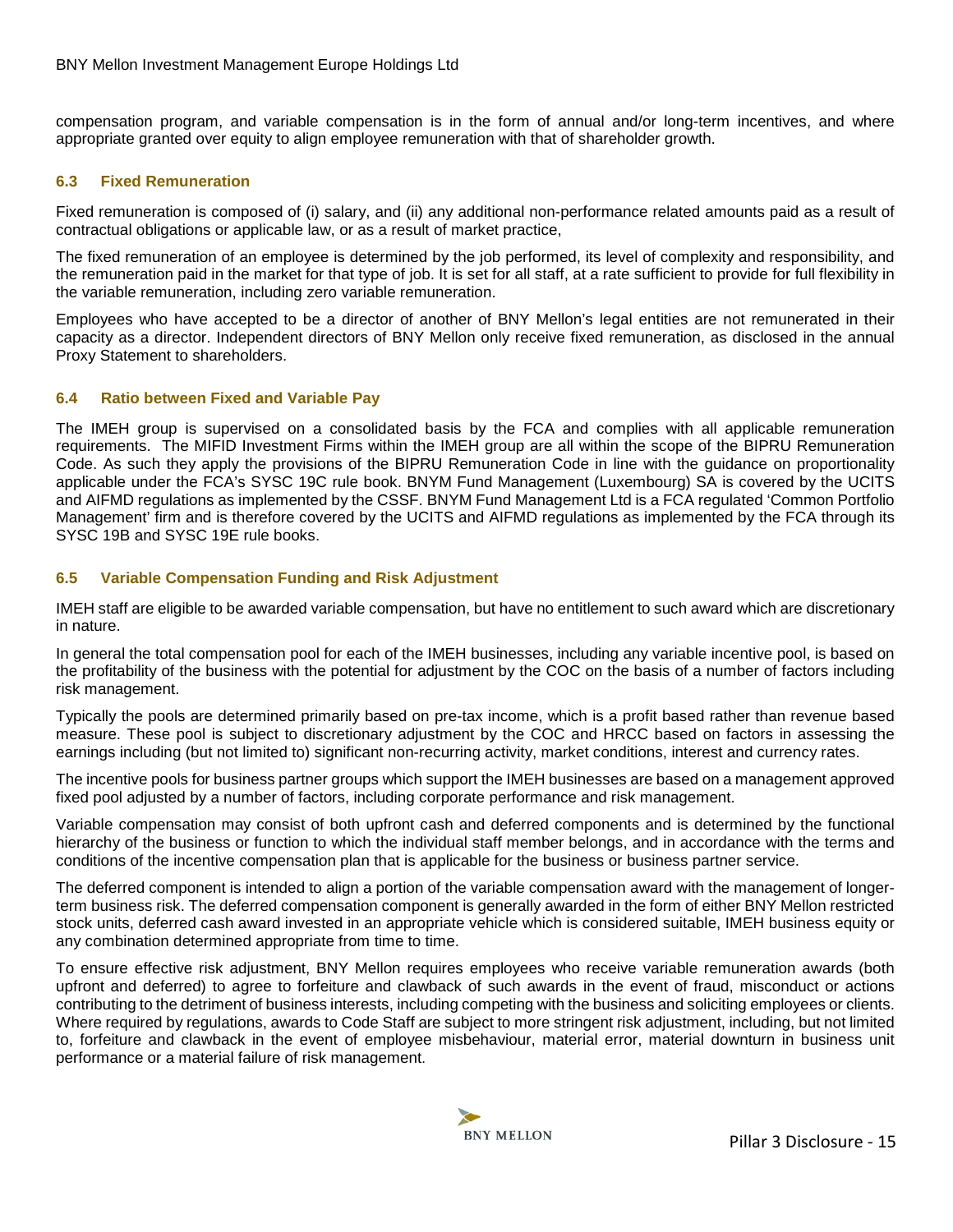#### <span id="page-15-0"></span>**6.6 Deferral Policy and Vesting Criteria**

For more senior-level employees, a portion of variable compensation will be deferred, under ordinary circumstances for a period of at least three years (albeit such compensation may be deferred on a pro-rata basis for alternative periods), and will be subject to the performance of either (or both) BNY Mellon or the respective business. The deferred component of the variable compensation award is usually delivered as either deferred cash award invested in an appropriate vehicle which is considered suitable, IMEH business equity or any combination determined appropriate from time to time. The percentage of the variable compensation award to be deferred depends on the level of the position, regulatory requirements and the amount of the award.

#### <span id="page-15-1"></span>**6.7 Variable Remuneration of Control Function Staff**

The variable compensation awarded to control function staff (for example; audit, compliance and risk) is dependent on performance that is assessed according to the achievement of objectives specific to their functional role that are independent of the activities they oversee. Remuneration is benchmarked against the market level and funded independently of individual business line and adjusted based on BNY Mellon's overall annual financial performance.

#### <span id="page-15-2"></span>**6.8 Quantitative Disclosures**

The tables below provide details of the aggregate remuneration of senior management<sup>[2](#page-15-5)</sup> and Code Staff for the IMEH group for the year ended 31 December 2018.

For completeness, this group of staff is limited to those identified as Code Staff. The remuneration amounts are presented on a gross basis, regardless of the time spent by BNY Mellon staff in respect of the IMEH businesses to reflect the full reporting period.

## <span id="page-15-3"></span>**Table 7: Aggregate Remuneration Expenditure for Code Staff in 2018 by Business**

This table shows the total aggregate remuneration expenditure for Code Staff by business for 2018.

<span id="page-15-4"></span>

|                            |                              | <b>IMEH</b> |              |
|----------------------------|------------------------------|-------------|--------------|
|                            | <b>Investment Management</b> | Other $3$   | <b>Total</b> |
| Total remuneration (£000s) | 84,420                       |             | 84,420       |

 $\overline{a}$ 

<span id="page-15-5"></span><sup>&</sup>lt;sup>2</sup> Senior Management is comprised of Code Staff categorized as "Senior Managers" who carry out a senior management function as determined by the relevant regulators.

<span id="page-15-6"></span><sup>3</sup> Includes all support functions and general management positions.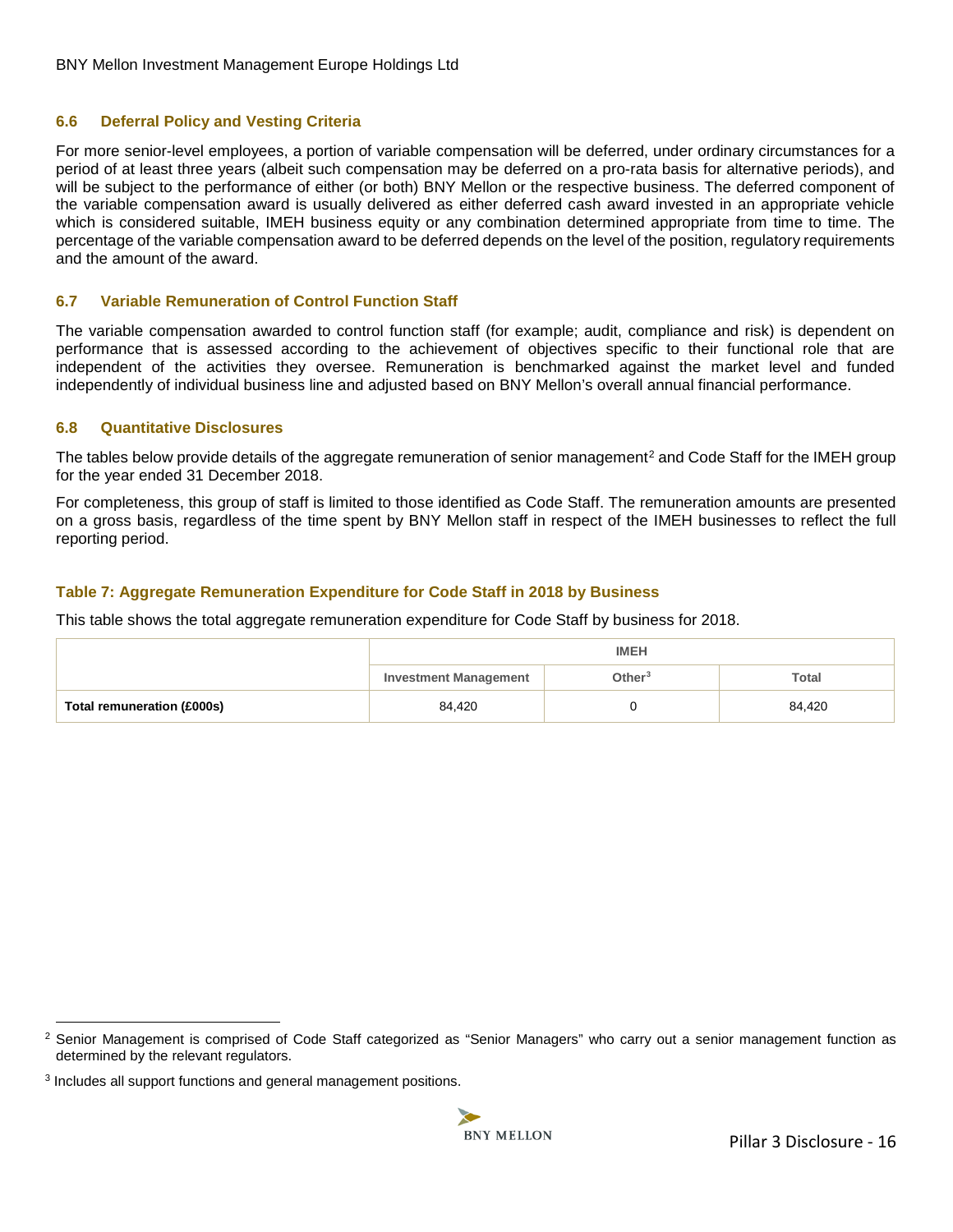# **Table 8: Aggregate Remuneration Expenditure for Code Staff by Remuneration Type**

This table shows the aggregate remuneration expenditure for Code Staff by remuneration type.

|                                                       | <b>Investment Management</b> |                         |              |  |  |
|-------------------------------------------------------|------------------------------|-------------------------|--------------|--|--|
|                                                       | Senior management            | <b>Other Code Staff</b> | <b>Total</b> |  |  |
| Number of beneficiaries                               | 28                           | 58                      | 86           |  |  |
| Aggregate fixed remuneration $(\text{\pounds}000s)^4$ | 5.749                        | 9,395                   | 15,144       |  |  |
| Total variable remuneration (£000s)                   | 35,088                       | 35,144                  | 70,232       |  |  |
| Variable cash (£000s)                                 | 21,017                       | 21,224                  | 42,241       |  |  |
| Variable shares (£000s)                               | 14,115                       | 13,920                  | 28,035       |  |  |

## <span id="page-16-0"></span>**Table 9: Total Deferred Variable Remuneration for Code Staff Outstanding from Previous Years**

This table shows the total deferred remuneration for Code Staff outstanding from previous years.

|                                                                                 | <b>Investment Management</b> |                         |              |  |  |
|---------------------------------------------------------------------------------|------------------------------|-------------------------|--------------|--|--|
|                                                                                 | Senior management            | <b>Other Code Staff</b> | <b>Total</b> |  |  |
| Number of beneficiaries                                                         | 28                           | 56                      | 84           |  |  |
| Total deferred variable remuneration outstanding from previous<br>years (£000s) | 35,391                       | 42,937                  | 78,328       |  |  |
| Total vested (£000s)                                                            |                              |                         |              |  |  |
| Total unvested (£000s)                                                          | 35,391                       | 42,937                  | 78,328       |  |  |

## <span id="page-16-1"></span>**Table 10: New Sign-on and Severance Payments**

This table shows the number and value of new sign-on and severance payments made during 2018.

|                                                      | <b>IMEH</b>       |                         |       |  |  |
|------------------------------------------------------|-------------------|-------------------------|-------|--|--|
|                                                      | Senior management | <b>Other Code Staff</b> | Total |  |  |
| Number of sign-on payments awarded                   |                   |                         |       |  |  |
| Value of sign-on payments awarded £000s)             |                   |                         |       |  |  |
| Number of severance payments awarded                 |                   |                         |       |  |  |
| Value of severance payments awarded (£000s)          |                   |                         |       |  |  |
| Highest individual severance payment awarded (£000s) |                   |                         |       |  |  |

<span id="page-16-3"></span><span id="page-16-2"></span> $\overline{a}$ <sup>4</sup> Fixed Remuneration includes base salary and any cash allowances. Pension contribution is not included.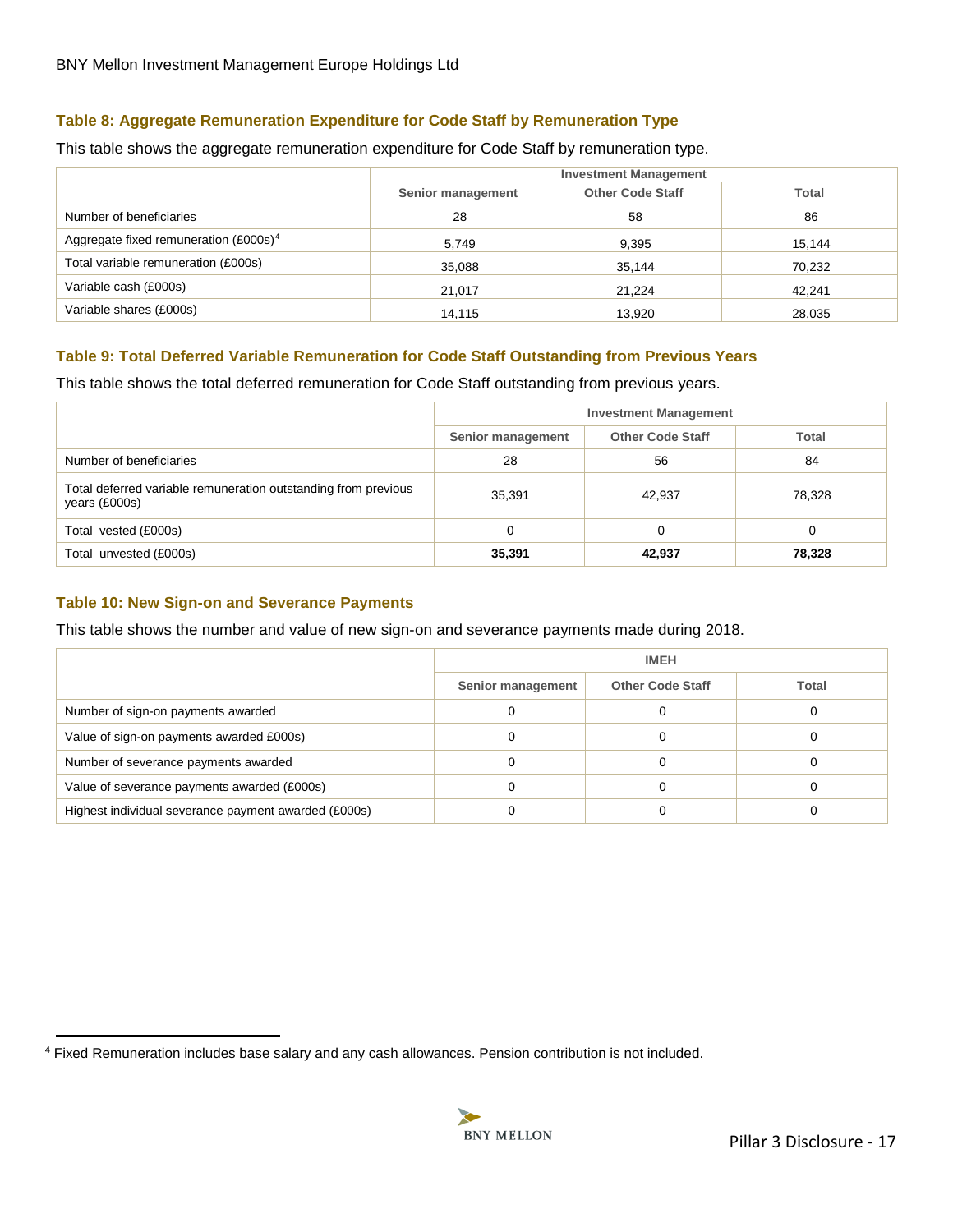# **Table 11: Number of Individuals being Remunerated EUR 1 million or more**

This table shows the number of individuals being remunerated €1m or more.

| Number of individuals being remunerated ≥ EUR 1m | <b>IMEH</b> |
|--------------------------------------------------|-------------|
| EUR $1m - EUR$ 1.5m                              | 10          |
| <b>EUR 1.5m - EUR 2m</b>                         |             |
| <b>EUR 2m - EUR 2.5m</b>                         |             |
| <b>EUR 2.5m - EUR 3m</b>                         | 3           |
| <b>EUR 5.5m - EUR 6m</b>                         |             |
| <b>EUR 7.5m - EUR 8m</b>                         |             |
| <b>EUR 10m - EUR 10.5m</b>                       |             |